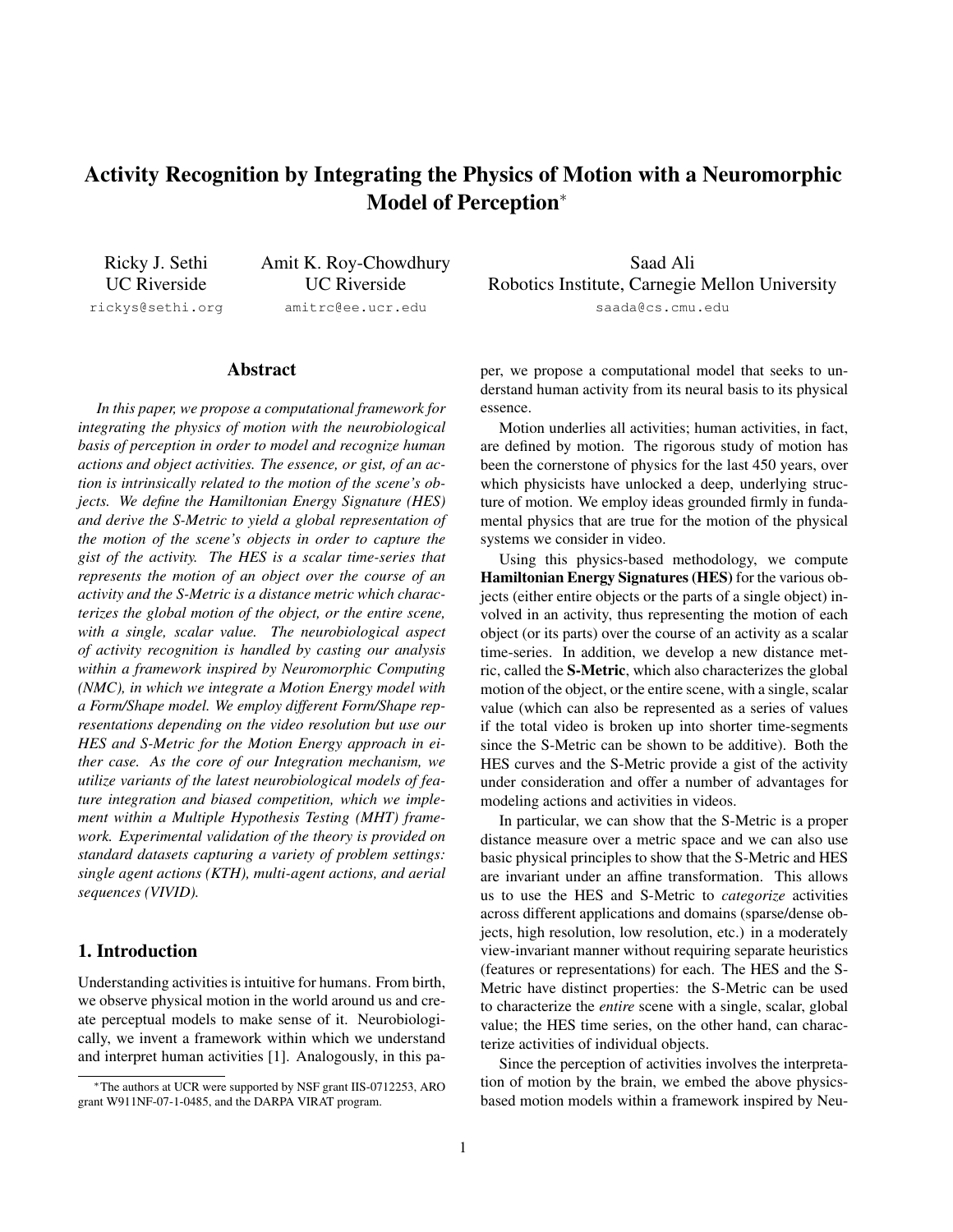

Figure 1. Feature extraction in V1 and then division along Motion Energy Pathway (Dorsal) and Form/Shape Pathway (Ventral)

robiology and Neuromorphic Computing (NMC). The latest models for the perception and interpretation of motion by the brain are employed to present a novel technique for the representation and recognition of human actions. The neural basis for motion recognition, in fact, has garnered much attention of late.

Recent research, building upon the neurobiology of object recognition, suggests the brain uses the same, or at least similar, pathways for motion recognition as it does for object recognition [2, 3, 4, 5]. Visual processing in the brain, as shown in Figure 1, bifurcates into two streams at V1: a Dorsal Motion Energy Pathway and a Ventral Form/Shape Pathway [4, 6]. Although existing neurobiological models for motion recognition do posit the existence of a coupling or integration of these two pathways, they leave any specific mechanism for combination of the two pathways as an open question [2, 7]. This paper presents computational equivalents of these neurobiological models and applies them to real problems in computer vision.

Some researchers [8, 3] suggest the motion pathways integration is similar to object recognition; and since others [6, 9, 10] studying image-based recognition have been inspired by the success of biologically-motivated approaches for object recognition, we are similarly proposing the application of computational models that have proven effective for object recognition to motion recognition. In particular, neuromorphic computing [11, 12, 13] builds computational models for object recognition motivated by neurobiological pathways.

Building upon this and recent work in the neurobiological community which shows the dorsal and ventral processes could be integrated through a process of *feature integration* [14] or *biased competition* [15, 16, 17, 18, 19] as originally outlined by [20, 21], we propose a computational model for the fusion of the motion energy and form/shape pathways by representing this integration in a statistical Multiple Hypothesis Testing (MHT) framework.

*Main Contributions*: Building upon the fundamental principles of the physics of motion and the NMC model of perception, we present a novel framework for the modelling and recognition of actions and activities in video. Together, the HES curves and S-Metric give us an immediate sense of the gist of the motion energy of an activity since they are computed using global elements and features. For the Form/Shape element, we have the freedom to use different features (e.g., Histogram of Oriented Gradients for low-resolution video and shape/color for high-resolution video). Finally, we incorporate the Integration module by using a variant of the neurobiological ideas of feature integration and biased competition, which we implement using the MHT framework. This allows for hierarchical recognition, with gross recognition provided by the motion energy and a detailed analysis via the form information. Our representation provides flexibility since new approaches in lowlevel feature extraction can be employed easily within our framework. We present detailed validation of our proposed techniques and show results on querying a video database with complex activities.

# 2. Related Work

We build liberally upon theoretical thrusts from several different disciplines, including Analytical Hamiltonian Mechanics, Neuromorphic Computing and Neurobiology, and, of course, image analysis. The models developed for robotics in [11] provide the basic NMC architecture but are used more for image recognition and analysis. Similarly, Energy-Based Models (EBMs) [22] capture dependencies between variables for *image recognition* by associating a scalar "energy" to each configuration of the variables. Still others [23] take local and global optical flow approaches and compute confidence measures. Researchers have proposed computational frameworks for integration, e.g., [24], but they have also been restricted to the analysis of single images. The use of DDMCMC shown in [25], or its variants, might be an excellent Integration module application for future NMC-based research thrusts in situations where there is sufficient training data available.

In terms of human activity recognition [26], some of the cutting edge research uses the fusion of multiple features (e.g., [27]). Their approach to features fusion comes closest to the idea of combining features that express both the gist and the saliency, rather than multiple features where both express only one perspective. Our approach also draws inspiration from the method employed in [28], which detects global motion patterns by constructing super tracks using flow vectors for tracking high-density crowd flows in lowresolution. Our methodology, on the other hand, works in both high- and low-resolution and for densely- and sparselydistributed objects since all it requires is the (*x,y,t*) tracks for the various objects.

In the Itti-Koch saliency model [13], the so-called saliency component (which corresponds to the form/shape pathway) is based on low-level visual features such as lumi-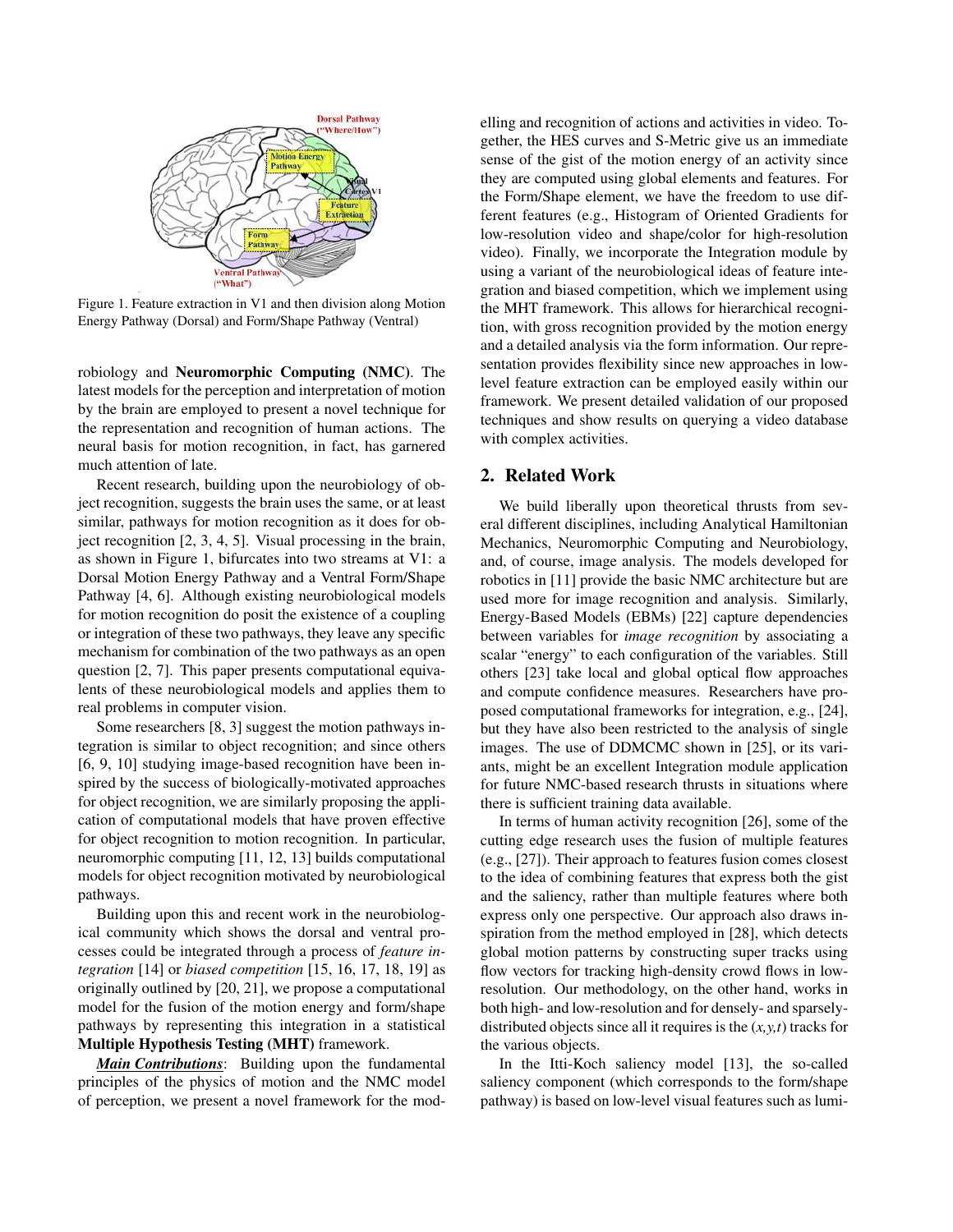

Figure 2. Proposed Framework for motion recognition by searching a database for a query: final recognition decision is made in the Integration module

nance contrast, color contrast, orientation, and motion with dyadic pyramids, while others use SIFT features, Kernel PCA, Harris corners, etc. [29]. The so-called gist component (which corresponds to the motion energy pathway) is usually computed as a low-level signature of the *entire* image with dyadic pyramids and Fourier energy [11] or color and texture or learnt statistical knowledge of the local features of the target and distracting clutter [29].

# 3. Proposed Framework for Activity Modeling

We propose an NMC-inspired approach for recognizing activities, using the global motion signature of the objects for the Motion Energy pathway (the Hamiltonian Energy Signatures and S-Metric, discussed below) and Local features for the Form component (the salient features, discussed below). The overall approach is shown diagrammatically in Figure 2.

## 3.1. Motion Energy Pathway: HES and S-Metric

One of the most fundamental ideas in theoretical physics is the *Principle of Stationary Action*, also known variously as Principle of Least Action as well as Hamilton's Variational Principle [30]. This is a variational principle that can be used to obtain the equations of motion of a system and is the very basis for most branches of physics, from Analytical Mechanics to Statistical Mechanics to Quantum Field Theory. We apply the idea of a function whose value remains constant along any path in the configuration space of the system (unless the final and initial points are varied) to Newtonian Mechanics to derive Lagrange's Equations, the equations of motion for the system being studied.

Following Hamilton's approach, we define Hamilton's Action, S, for motion along a worldline between two fixed physical events (not events in activity recognition) as:

$$
S \equiv \int_{t_1}^{t_2} L(q(t), \dot{q}(t), t) dt \tag{1}
$$

with q, the generalized coordinates <sup>1</sup>, and L, in this case, the Lagrangian which, for a conservative system, is defined as:

$$
L = T - U \tag{2}
$$

where, T is the *Kinetic Energy* and U is the *Potential Energy*. The *Hamiltonian function*, derived from Hamilton's Variational Principle, is usually stated most compactly, in generalized coordinates, as [31]:

$$
H(q, p, t) = \sum_{i} p_i \dot{q}_i - L(q, \dot{q}, t)
$$
 (3)

where  $H$  is the Hamiltonian,  $p$  is the generalized momentum, and  $\dot{q}$  is the time derivative of the generalized coordinates, q. If the transformation between the Cartesian and generalized coordinates is time-independent, then the Hamiltonian function also represents the total mechanical energy of the system:

$$
H(q(t), p(t)) = T(p(t)) + U(q(t))
$$
 (4)

In general, we compute (3), which depends explicitly on time, but we can make the assumption (4) as a first approximation, in which the system can be idealized as a holonomic system, unless we deal with velocity-dependent or time-varying potentials.<sup>2</sup>

<sup>&</sup>lt;sup>1</sup>Generalized coordinates are the configurational parameters of a system; the natural, minimal, complete set of parameters by which you can completely specify the configuration of the system.

 $2$ In fact, even when we cannot make those idealizations (e.g., viscous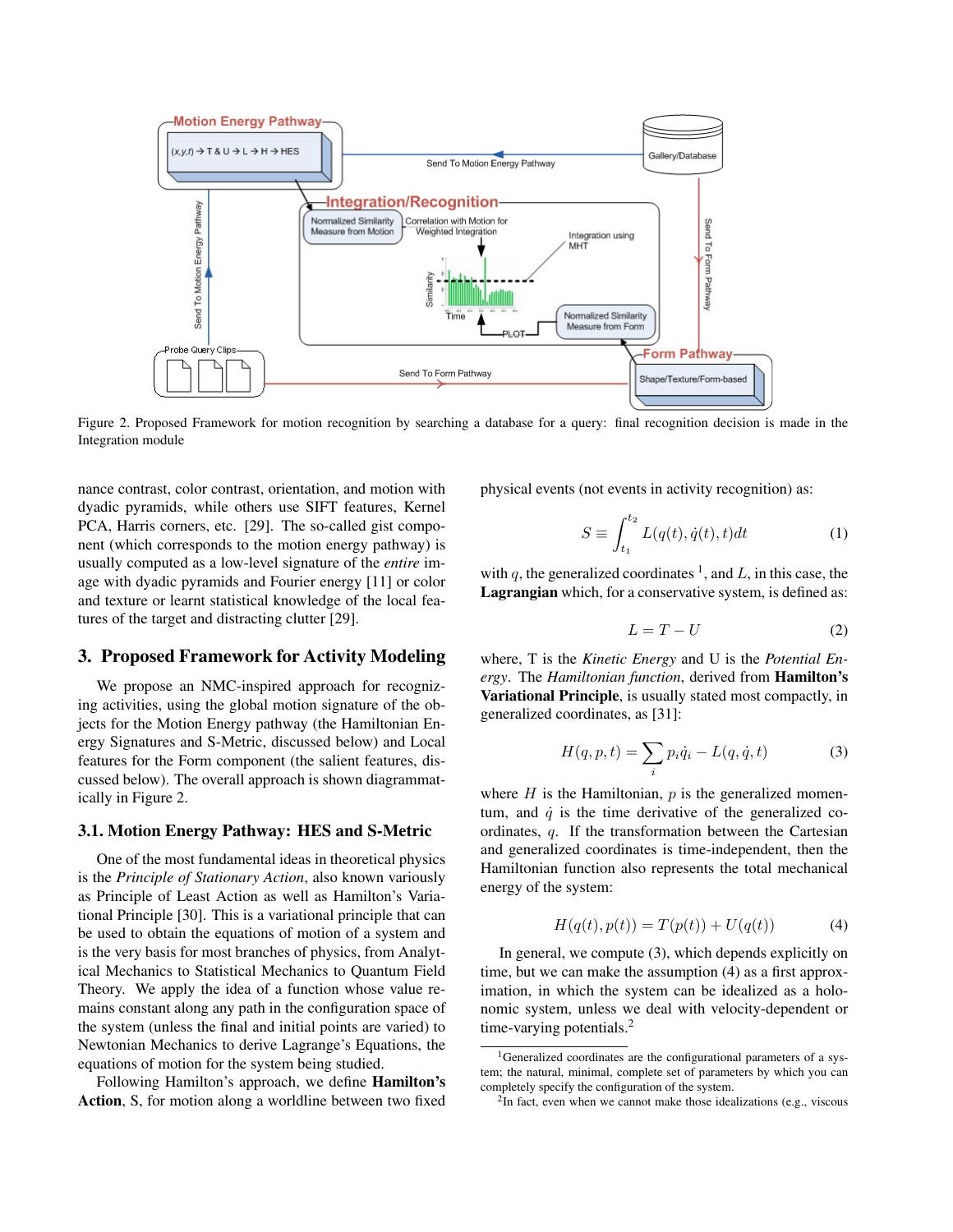

Figure 3. Tracks to Hamiltonian to Phase Space: the phase space of a system consists of all possible values of the coordinates, which can be (*q,p*) or (*q,p,t*), for example; we may also look at modified phase plots of (*H,t*), (*H,q,p*), etc.

#### 3.1.1 *Application to Activity Modeling*

Starting from these first principles, we develop a method to extract an abstract representation of the motion of the underlying physical systems we consider in video. The Hamiltonian in (3) is exactly what we utilize as the Hamiltonian Energy Signature (HES) for various objects (either entire objects or the parts of a single object) involved in an activity, thus representing the motion of each object over the course of the activity as a time series.

For example, if we track a person in video, we can compute these HES curves for the centroid of the person (considering the person as an entire object) or consider all the points on the contour of that person's silhouette, thus leading to a multi-dimensional time series (which can, for example, represent the gait of a person). Note that these HES curves can be computed in either the image plane, yielding the Image HES as used in this paper, or in the 3D world, giving the Physical HES, depending on the application domain and the nature of the tracks extracted. In either case, the Hamiltonian framework gives a highly abstract, compact representation for a system and can yield the energy of the system being considered under certain conditions.

We thus segment the video into systems and sub-systems (e.g., whole body of a person, or parts of the body) and, for each of those, get their tracks, from which we compute T and U, and use that to get the HES curve signature, which can then be evaluated further and the results analyzed accordingly. In the same manner, we compute the S-Metric from the tracks for the relevant time period by first computing the L from the T and U, as shown in Figure 3.

We end up with two quantities that provide a global description of the activity:

- 1. *HES* (3), which gives a simple, intuitive expression for an abstract, compact representation of the system; i.e., the characteristic time-series curves for each object
- 2. *S-Metric* (1), derived from L, which is the global, scalar signature of the system, possibly consisting of multiple objects

A system, in this sense, is defined according to the constraints of the video and the activity we are trying to identify. Thus, a system could be an object, like a car, represented as a particle, or a group of cars, where each car is a sub-system. Or, when the video permits, the system could be the car itself, with its various elements, the door, the hood, the trunk, being the sub-systems. Similarly, a human could be represented as a singular, particulate object that is part of a system of objects or as a system composed of sub-systems; i.e., when we can characterize their legs, arms, hands, fingers, etc. Thus, our approach is to segment the video into systems and sub-systems (e.g., whole body of a person, or parts of the body) and, for each of those, get their tracks, from which we compute T and U, and use that to get the HES curve signature, which can then be evaluated further in phase space  $3$  and the results analyzed accordingly, as shown in Figure 2.

Thus, we use the video to gain knowledge of the physics and use the physics to capture the essence of the system being observed via the HES and S-Metric. In order to compute the HES, we use the tracks from the video to compute the kinematic quantities that drop out of the Lagrangian formalism, thus giving a theoretical basis for examination of their energy from (*x,y,t*).

*Examples:* For example, in the general case when  $U \neq 0$ , the Lagrangian, T - U, of a single particle or object acting under a constant force, F (e.g., for a gravitational field, *g*, F=*mg*) over a distance, *x*, is:

$$
L(x(t), \dot{x}(t)) = \frac{1}{2}mv^2 - Fx
$$
  
with  $x = x_0 + v_0t + \frac{1}{2}at^2$  and  $a = \frac{F}{m}$  (5)

We now use this Lagrangian to calculate Hamilton's Action for the general system:

$$
S = \int_{t_a}^{t_b} L dt = \int_{t_a}^{t_b} \left( \frac{1}{2} m (v_o^2 + 2v_o \frac{F}{m} t) - F (x_o + v_o t) \right) dt
$$
  
=  $\frac{1}{2} m v_o^2 (t_b - t_a) - F x_o (t_b - t_a)$  (6)

Using Hamilton's Variational Principle on (6) for a gravitational force yields (with *y* being the vertical position, which can be determined from the tracks):

$$
H = T + U = \frac{1}{2}mv_o^2 + mgh = \frac{1}{2}mv_o^2 + mg(y_b - y_a)
$$
 (7)

Here, as a first approximation, we treat *m* as a scale factor and set it to unity; in future, we can estimate mass using the shape of the object or other heuristics, including estimating it as a Bayesian parameter. In addition, mass is not as significant when we consider the same class of objects.

For more complex interactions, we can even use any standard, conservative/non-conservative model for U (e.g.,

flows), we can define "generalized potentials" [31] and retain the standard Lagrangian, as in (2).

<sup>&</sup>lt;sup>3</sup>The phase–space of a system consists of all possible values of the generalized coordinate variables  $q_i$  and the generalized momenta variables  $p<sub>i</sub>$ . If the Hamiltonian is time-independent, then phase space is 2dimensional, (*q,p*); if the Hamiltonian is time-dependent, then phase space is 3-dimensional, (*q,p,t*) [32].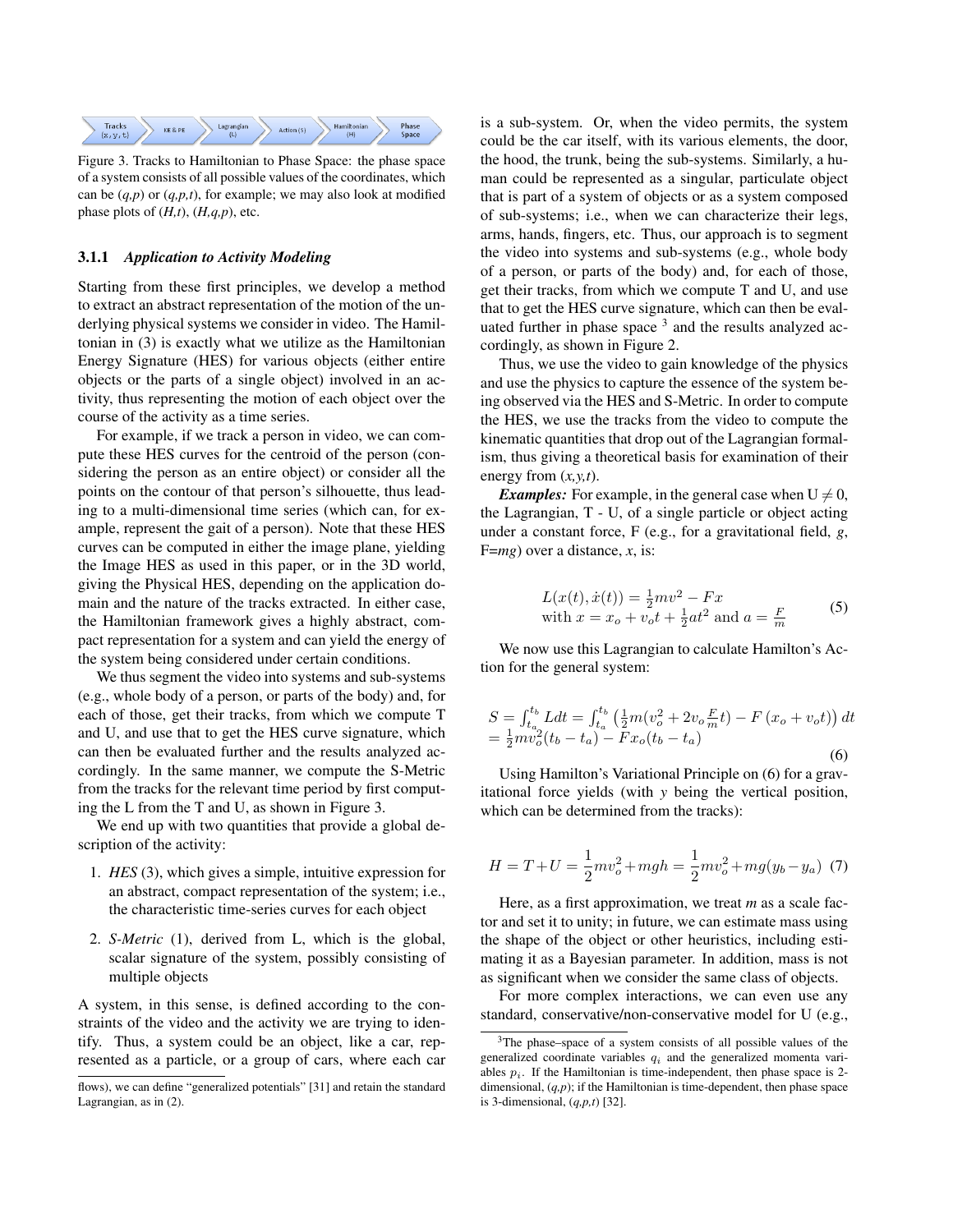as a spring with  $U = \frac{1}{2}kx^2$  for elastic interactions, damped/driven harmonic oscillator for people following, etc.) whereas, for the simplest case of a free particle, we are left with just the T; this is equivalent to situations with videos of activities happening in far-field where we can only discern the motion of objects on a ground plane and we cannot imply any relationship between the objects. Even for these cases, we can also plot Hamilton's Action vs. time as the HES curve since the partial derivative of the Action is energy [30]. In addition, we can compute differences in the S-Metric between *multiple* objects by just subtracting their S Metrics, since Hamilton's Action can be shown to be additive.

*Advantages:* The approach we utilize to compute H and S is relatively straightforward, as shown in Figure 3: we find tracks for a scene, construct distance and velocity vectors from those tracks, and use these to compute HES vs. Time curves for each system or sub-system observed in the video. These HES curves and S-Metrics thereby yield a global signature, or gist, for the activity and allow us to characterize different activities or components of activities. For comparing the activities of different objects, we use the S-Metric/HES for each object. Since the HES is already a time-series, we can compare their characteristic HES curves using a Dynamic Time Warping (DTW) algorithm. We can also compare their full-fledged S-Metrics or, when we need a greater granularity of matches, we can segment the video into smaller time-intervals and compute the S-Metric piecewise for each of them, leading to a time-series in this case also. The additivity of S allows this and we can use DTW for matching the S-Metric sequences.

The main advantage of using the Hamiltonian formalism is that it provides a framework for theoretical extensions to more complex physical models. In addition, it can be shown that the Image HES allows us to recognize activities in a moderately view-invariant manner while the 3D Physical HES is completely view invariant; the invariance of both comes from the invariance of the HES to affine transformations. We show experimental validation of the invariance in Figure 4.

#### 3.2. Form Pathway: Salient Features

Our construction provides flexibility on the form/shape pathway since new approaches in low-level feature extraction can be employed easily within our framework. For the present work, we use standard centroids, histogram of oriented gradients, and shape or color [33, 34]. In general, the Neurobiology literature suggests that orientation, shape, and color might serve as the best form/shape components [1, 7]. The only caveat is that the form component should maintain view-invariance so that the NMC model does not lose the view-invariance afforded by the HES/S-Metric during recognition.

Algorithm 1 Overview of the Multiple Hypothesis Testing (MHT) Algorithm.

Given a query clip,  $q$ , and a video DB, identify all occurrences of that query clip in the DB. Specifically, segment the video DB into  $c_i$  prospective clips whose Form Pathway normalized similarity measures compete for selection; winning values (those above the Tukey threshold) are then correlated with the Motion Energy Pathway normalized similarity measures.

- 1: Segment the Video DB into  $c_i$  prospective clips
- 2: Compute the plot of similarities for the Form pathway,  $S_{Form}(q, c_i)$ , and Motion Energy pathway,  $S<sub>Motion</sub>(q, c<sub>i</sub>)$ , by comparing each of the  $c<sub>i</sub>$  prospective clips to the query clip,  $q$
- 3: Compute Tukey  $(T)$  for the Form and Motion Energy distributions; this determines the Accept-Reject threshold for each
- 4: For each of the p Form similarity measures  $\geq T_{Form}$ , bias with the q Motion Energy similarity measures  $\geq$  $T_{Motion}$  (set all measures < T to 0)
- 5: Biasing is implemented as a pointwise correlation on the normalized similarity measures from Motion Energy and Form ⇒ Survivors recognized

# 3.3. NMC Integration and Activity Recognition

The usual NMC tack is to integrate the form and motion energy pathways via the integration module, usually by weighting them. NMC and Neurobiologically-based approaches have examined different integration methodologies, including simple pointwise multiplication, as well as exploring more standard neurobiological integration mechanisms such as *feature integration* [14], in which simple visual features are analyzed pre-attentively and in parallel, and *biased competition* [20, 21], which "proposes that visual stimuli compete to be represented by cortical activity. Competition may occur at each stage along a cortical visual information processing pathway. The outcome of this competition is influenced not only by bottom-up, sensorydriven, activity but also by top-down, attention-dependent, biases".

We propose a computational approach to Integration that is a variant of these different methods and develop a computational framework that approximately mimics the neurobiological models of feature integration and biased competition [1, 15, 17]. There are a variety of different approaches that might be useful in simulating this integration. Since we deal with the case where training data is not available, we simulate this via a Multiple Hypothesis Testing (MHT) framework in which we first create "feature maps" [18] using the form/shape. A feature map is the distribution of form features with matching peaks using a similarity mea-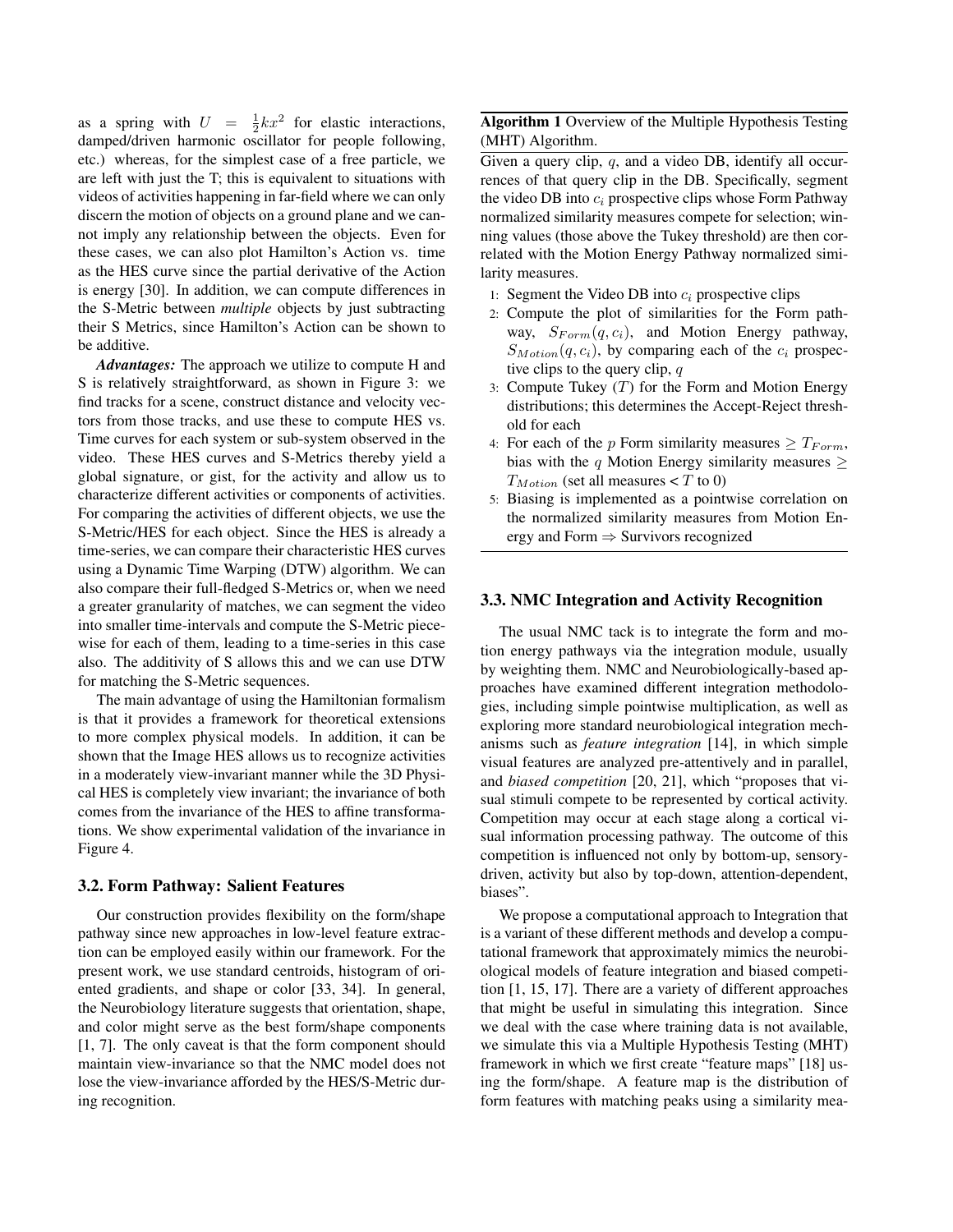

Figure 4. KTH Distance Matrix where we highlight the lowest relative values in a row. This shows the matching of similar activities despite view changes with only a few exceptions to correct matching. Please note this is not necessarily symmetric because we do the analysis row-wise using training and classification.

sure between features. Then, these are fused via the multiple hypothesis testing framework.

This is accomplished as follows: suppose we are given a query clip that we want to match with a video database. We first divide the video into time segments and then compare each segment to the query clip. This similarity is in a suitable feature space; since the similarity measures are over a time window, they can be expressed as a distribution with a certain mean. So we need a method to see how significantly different means are. This is exactly what the Tukey test [35] does: it is a test that provides a way to determine whether a set of sample means are significantly different from each other.

The generalized MHT algorithm is shown in Algorithm 1. In our implementation, we plot the (normalized) similarity measures from the Form Pathway components for each time window. Then, for each of the peaks, or hypotheses, we test it with the Tukey. Finally, for those that pass the Accept-Reject threshold, *T*, we bias them by doing a pointwise correlation on normalized similarity measures between the mode of that sample distribution and the normalized Motion Energy Pathway gist value. This motion energy pathway value can be computed using DTW between the HES curve values of the query clip and potential match or the S-Metric difference between the query clip and the potential match. Finally, the results of this pointwise multiplication determine how many matches are recognized for the given query clip and video.

# 4. Experimental Results

We experimented with videos consisting of people, vehicles, and buildings, which encompasses a large class of possible activities. We used high-resolution and low-resolution video from standard datasets like KTH and VIVID. We also assumed tracking and basic object-detection to be available. We utilized these  $(x, y, t)$  tracks to compute the Kinetic  $(T)$ and Potential (U) energies of the objects (mass can be idealized to unity or computed from shape). The distance and velocity vectors derived from the tracks are thereby used to compute both the HES curves and the S-Metrics, which are then used as the Motion Energy Pathway of the NMC framework.

For the Form/Shape Pathway, we further used the tracks to get the histogram of oriented gradients [34] for the low-resolution case and utilized shape [33] in the highresolution case. The histogram of similarities in each time window was computed. We then utilized Multiple Hypothesis Testing with the Tukey test to set the threshold for peaks in the distributions that might compete for selection/matching. We biased these peaks by doing pointwise multiplication with the motion energy gist computed earlier to make our final selections/matches.

# 4.1. Activity Modeling with HES/S-Metric

Here we first show an example of the characteristic HES curves and apply them to identify an exchange activity in video, as seen in Figure 5. In this scenario, two people, one of whom carries a box, approach each other. As they meet, they exchange the box and continue along their original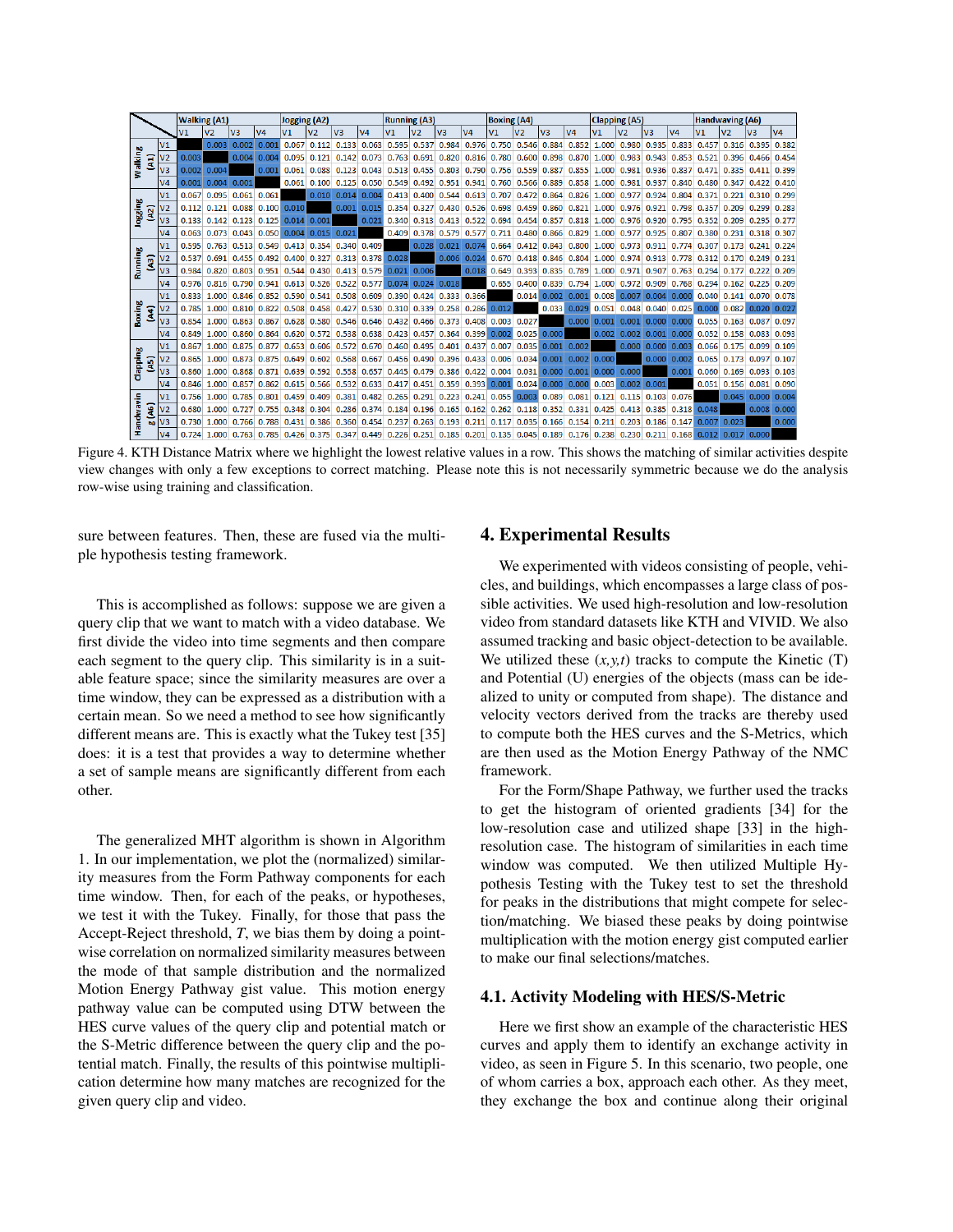

Figure 5. (a) Box Exchange experiment video: (b) Ideal vs (c) Actual Hamiltonian curves . Here we see two people exchanging a box in (a). Plots of the Hamiltonian equations of motion can give us a sense of the energies associated with this activity, both in the idealized case (b) and for the experimentally observed case (c).

| $S(1,2) = 0.05382$                                               | $S(1,3) = 0.56237$ | $S(2,3) = 0.63720$ |  |  |  |
|------------------------------------------------------------------|--------------------|--------------------|--|--|--|
| Table 1. S-Metric Distance between the three cars shows coupling |                    |                    |  |  |  |
| between Car 1 and Car 2 (with a small distance) and the non-     |                    |                    |  |  |  |
| coupling between the others (showing larger distances).          |                    |                    |  |  |  |

paths unhindered. Some representative frames are shown in Figure 5.

Assuming an idealized exchange, a reasonable hypothesis might be to assume that the T and U of each person were identical, the only difference being the energies, both kinetic and potential, contributed by the box itself. In such a case, the energetics of this exchange can be represented as shown in the HES vs. Time plot in Figure 5, which shows both the idealized plot (a), where we assume identical people walking with identical speeds, as well as the actual, experimental plot (b).

The second example tracks three cars, where two cars maintain distance and one starts off together with them and then veers away, as shown in the frame in Figure 6. Since it involved more than two objects, we could then utilize the S-Metric to help characterize the gist of this system. For this experiment, we see the HES vs. Time curves for the two cars which follow all the way are highly correlated and the S-Metric (Table 1) calculated for them shows the coupling between Car 1 and Car 2 and the non-coupling between the others.

#### 4.2. View Invariance of HES/S-Metric using KTH

The KTH dataset (http://www.nada.kth.se/ cvap/actions/) contains six types of human actions (walking, jogging, running, boxing, hand waving, and hand clapping) performed several times by 25 subjects in four different scenarios: outdoors, outdoors with scale variation, outdoors with different clothes, and indoors. All sequences are taken over homogeneous backgrounds with a static camera with a 25fps frame rate. The sequences are downsampled to a spatial resolution of 160x120 pixels and have a length of four seconds on average. We use these to demon-



Figure 6. Two cars following; the first car, whose trajectory is labeled in orange, is the lead car and executes a U-turn; the second car, trajectory in blue, follows it and also makes a U-turn, whereas the third car, whose trajectory is in red, follows it for a while and then turns away.

strate the view invariance of the Motion Energy Pathway and present a distance matrix for all six actions in Figure 4.

As can be seen in Figure 4, there is significant matching between the same activity from different views, with lower scores indicating greater similarity. There are occasional exceptions as there are sometimes very few frames (as few as 10-20) with a sample rate of 25fps (i.e., there are too few frames for a completely reliable calculation of the HES curve) and the tracks can be tenuous at times. However, our model is able to distinguish between different activities, regardless of view, and matches the same activity, again, irrespective of the different view. We thus demonstrate the view invariance of the HES/S-Metric.

### 4.3. Querying using NMC on VIVID

We now show results on querying a large database using an example clip in order to provide evidence that integrating the Motion Energy gist (the HES/S-Metric) within the NMC framework performs better than just the Form/Shape alone. The database we use is the VIVID dataset (http://www.darpa.mil/ipto/ programs/vivid/vivid\_approach.asp) and we consider 6.5 minutes of it. The query clip was obtained from public domain data (example shown in Figure 6, above) and was 10 seconds in length. For want of space, we show results on a particular query, a car making a U-turn. There were 12 instances of it in the database. We show the Precision-Recall rates for this query for the Motion Energy Pathway, Form/Shape Pathway, and NMC-inspired Integration approaches in Table 2. As can be seen, the NMCinspired approach increases the number of cases that can be retrieved.